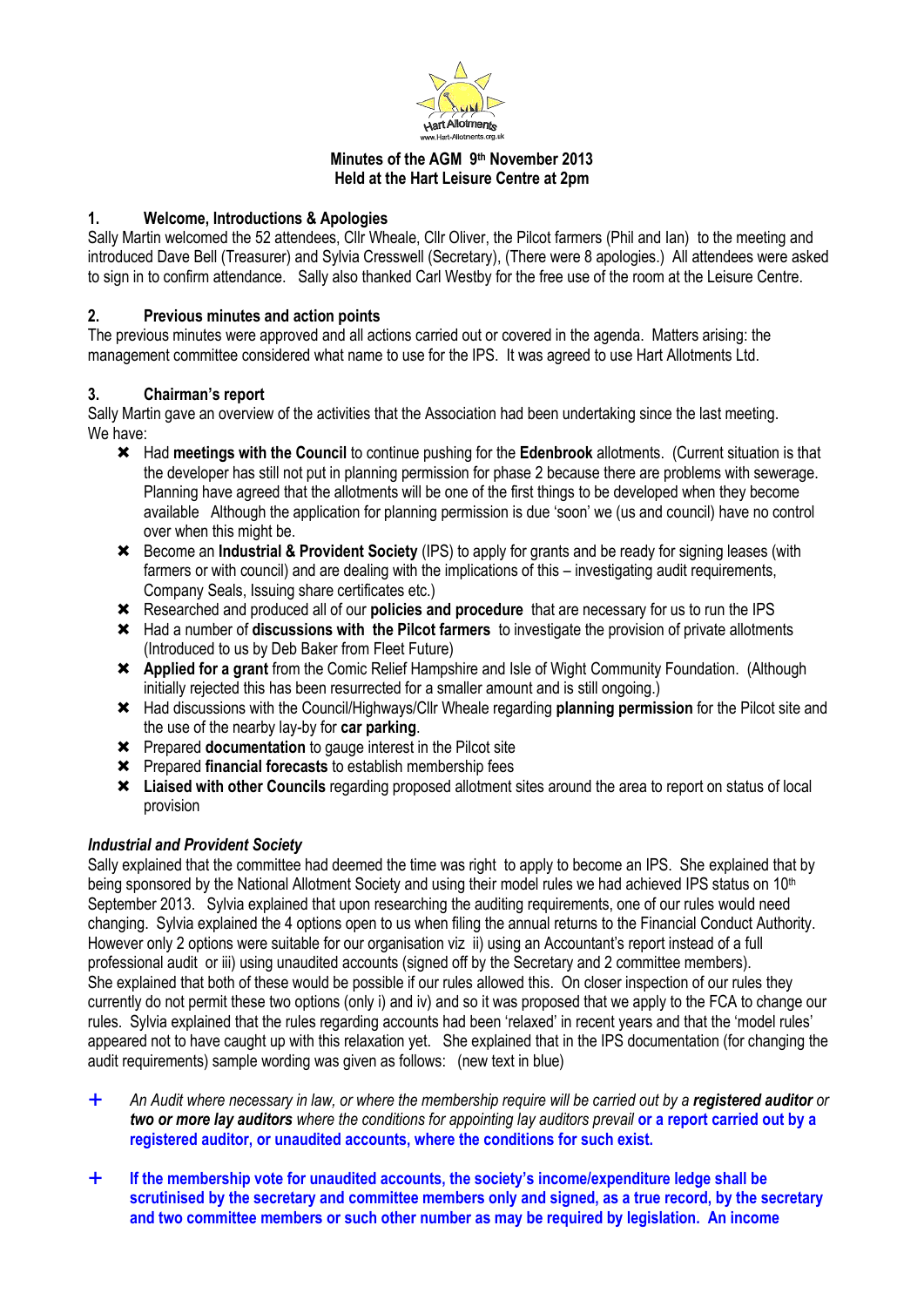

#### **/expenditure report will be prepared to present to the society's members at each Annual General Meeting."**

Alan Oliver proposed that we alter our rules using the sample wording given, Noel Kendall seconded the proposal. A vote was taken and this was carried unanimously. (This covers the  $\frac{3}{4}$  majority requirement)

Sylvia also explained that in order to apply for a change of rules when submitted they need to be made in front of a commissioner for oaths, notary public, justice of the peace or solicitor. The question was then put to the group as to whether we knew of any folk who might be able to help us in this respect. Liz Shewry volunteered to ask a magistrate that she knows as to whether they would be able to help us.

# **Action: Sylvia Cresswell/ Liz Shewry**

# *Accounts for year ending Nov 2014*

Having voted for a rule change the meeting then turned their attention to whether we would elect to have an accountant's report (which requires an accountant to volunteer to undertake this function) or unaudited accounts **for this financial year (ending Nov 2014).** Alan Oliver proposed that we use unaudited accounts, Noel Kendall seconded the proposal. A vote was taken and this was carried unanimously.

#### **4. Treasurer's report**

Dave reported that this year we have spent very little (again). What we have spent (£118) has been mostly on stamps, printing, website costs, National Allotment Association membership costs and fees to register the IPS with the FCA. Currently there is £1076.34 in the bank.

#### **5. Election of Officers/Management Committee**

#### *Officers*

The Chairman advised that the existing post holders were prepared to stand for re-election. President – Cllr Sharyn Wheale, Chairman – Sally Martin, Treasurer – Dave Bell, Secretary – Sylvia Cresswell.

#### *Management Committee*

The current management committee (President, Chairman, Secretary, Treasurer and committeemen Martyn Garvey and Alan Jones) were prepared to stand for re-election. Additional volunteers for the committee were Martin Stephens, Tim Buswell, Diane White, Barbara Doel.

Sally expressed thanks to those on the committee who had resigned – namely David Fisher, Mikki Hall & Bruce Reece-Russell and Jim Haffrey .

Penny Bradley proposed that the officers/management committee above form the committee for the next year. This was seconded by Alan Oliver. A vote was carried and all agreed.

Since we elected to use unaudited accounts there is no requirement to appoint an auditor.

# **6. Lease of private land for allotments – Pilcot allotments**

Sally showed the satellite image for the proposed Pilcot allotments and explained that parking had become an issue as it is expensive to provide it on site when the longer term demand for the allotments at Pilcot is not known. Cllr Wheale gave us an update on the situation where the nearby old Hitches lane (referred to as the lay-by) might be able to be used. She mentioned that she had had a site visit with the senior engineer responsible for the lay-by and discussions were still in hand. She reported that she had been able to establish that the land is owned by Hampshire County Council. A suggestion was made that perhaps the Parish Council might be able to help.

#### *Finances*

Sylvia explained the 3 component parts to the proposed fee that plotholders will be required to pay for a Pilcot plot. 1) Hart Allotments Ltd membership fee, 2) water charge, 3) rent to farmers.

Before the meeting the financial forecast was distributed. This showed the estimated expenditure for Hart Allotments. This showed a shortfall of £491.97. This shortfall can be paid for out of existing funds as it was discussed that some of these costs were set up costs that might not be incurred in years to come. The total income figures were based on 100 people paying £10 per head.